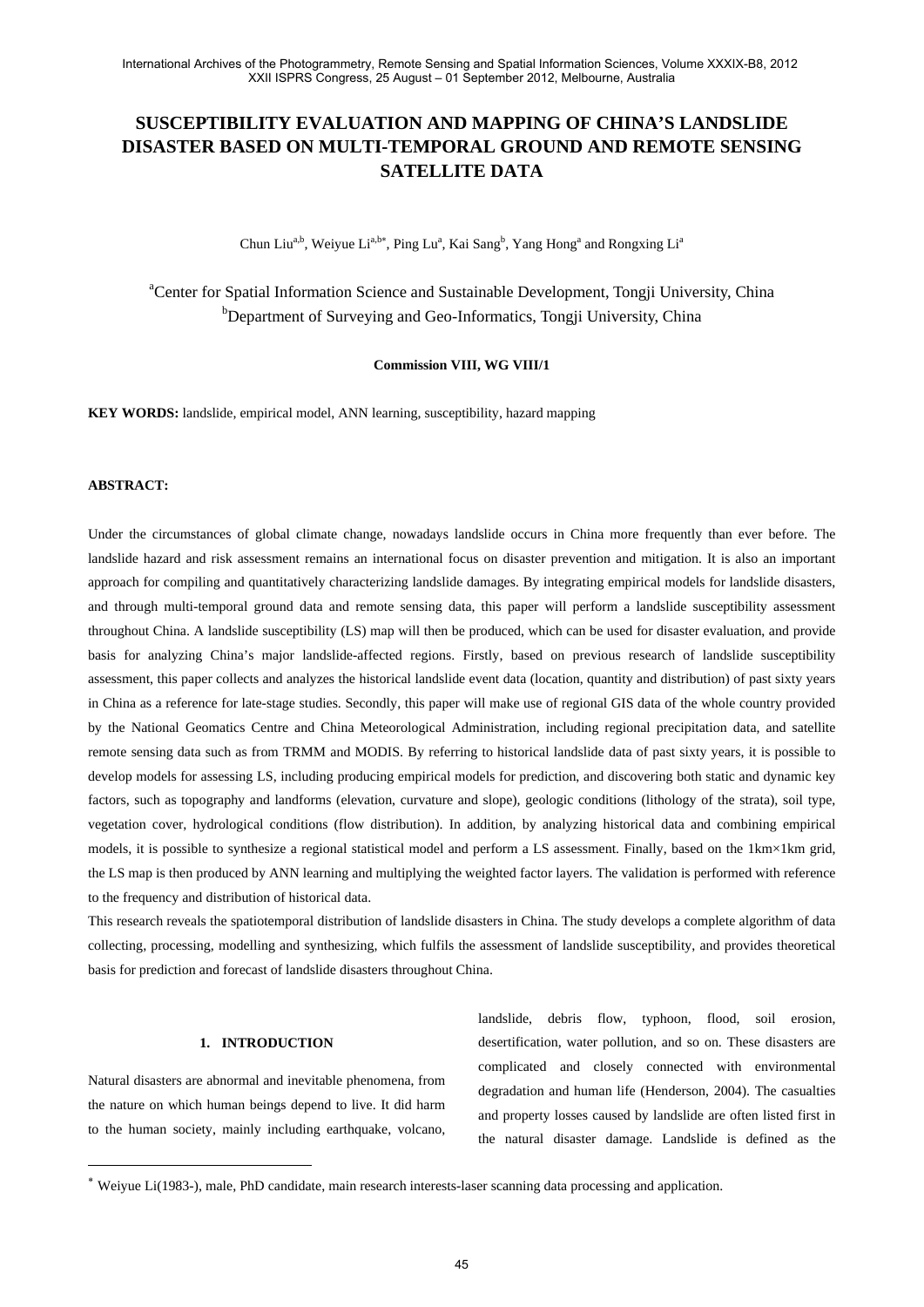phenomenon that a large number of mountain materials suddenly downward slides along a sliding surface of the interior in the gravity by a variety of external factors, for instance, earthquake, volcano, river erosion, snow melt, rainfall and human activities (Kirschbaum et al, 2010). Especially, the destructive force of other secondary disasters induced by large landslide far exceeds its direct damage. In recent years, mudslides which were affected by global climate change occurred frequently. More than 90,000 landslide hidden dangers are located in 70 cities and counties of several southern and north-western provinces in China, and tens of millions of people live under the threat of landslide throughout the year. Landslide caused thousands of deaths and tens of billions of property loss (Zhou et al, 2005). Therefore, landslide monitoring, assessment and prediction are advanced subjects of international landslide disaster research and environmental engineering geology field nowadays.

Many causes of landslide occurrence mainly include terrain, geology, geomorphy, weather conditions, land cover, and so on (Parry, 2011). Obtaining the relationships between these above factors and landslide occurrence is very important for the quantitative evaluation of landslide susceptibility (LS) and hazards. LS assessment is the quantitative or qualitative evaluation for the existing or potential type, volume, distribution of some area's landslide, and LS mapping would conduce to us the space distribution of one regional slope instability probability (Mathew et al, 2008). It is the first and most step of landslide risk assessment, in order to make effective measures of landslide mitigation. Reliable susceptibility assessment depends on the quality and range of the available data and the selection of method for modelling to identify landslide, analyze landslide formation conditions and characteristics, show landslide detailed geometric description. LS assessment typically excludes the prediction of occurrence time, is an important feature of susceptibility evaluation (Ercanoglu, 2008).

Based on historical data and practical experience, empirical landslide susceptibility assessments adopt the statistical approach and pattern recognition methods to construct empirical models. Meanwhile, empirical weights of landslide factors can be obtained by the initial analysis; and spatial associations between spatial factors and landslides will be showed in a GIS (Geographic Information System). Artificial neural network (ANN) can analyze complex data at different scales such as continuous, indexical and binary data (Chauhan et al, 2010). Based on learning from data with known characteristics to obtain the weights of factors, ANN is used to recognize the unseen data (Pradhan, 2011). In this paper, we used the ANN black box by capturing the connection weights among various inputs, with multi-temporal ground and remote sensing satellite data for susceptibility evaluation and mapping of China's landslide disaster.

## **2. STUDY AREA AND DATA**

China lies in the east of the Asia-Europe Continent, on the western shore of the Pacific Ocean, and covers about 9.6 million km2 land area (between latitudes 3.85°N and 53.56°N, between longitudes 73.55°E and 135.08°E). The terrain of China is high in east but low in west. Mountain, plateau and hills cover about 67% of the land area; basin and plain cover about 33%. China is one of the countries which are most vulnerable to landslide disaster. Some studies indicated that landslide disaster mainly happened in a steep slope such as the river and stream coast of bank slope zone, and the gorges with high level difference; in geological tectonic belt (fractures or structural zones); in the soft rock-soil (loose covering layer, loess, mudstone, shale, coal beds); in some areas with heavy rainfall (He et al, 2008).

The reports of the landslide events for nearly 60 years were obtained mainly from online news reports, yearbooks, and hazard database, including: China Geological Environmental Information Network (CGEIN, http://www.cigem.gov.cn/); China Risk Network (CRN, http://www.irisknet.cn/); Geostress and Geological Disaster Querying Database (GGDQD, http://www.geomech.ac.cn/geo0503/); China Statistical Yearbook (1950-2011); China major landslide reports (from newspaper and media). Since the 1980s, numbers of reports started to increase, concerned with the government's attention. To be emphasized, numbers of landslide reports of the south and southwest are more than that of other regions.

Many causes of landslide occurrence previous mentioned can be divided into two main categories (Wu and Sidle, 1995):

(1) Internal factors: those that have decision effects on landslide, including geology, geomorphology, slope gradient, slope aspect, elevation, soil property, vegetation cover, flow distribution, fracture, and so on.

(2) External factors: they will trigger landslide suddenly, such as earthquake, rainfall.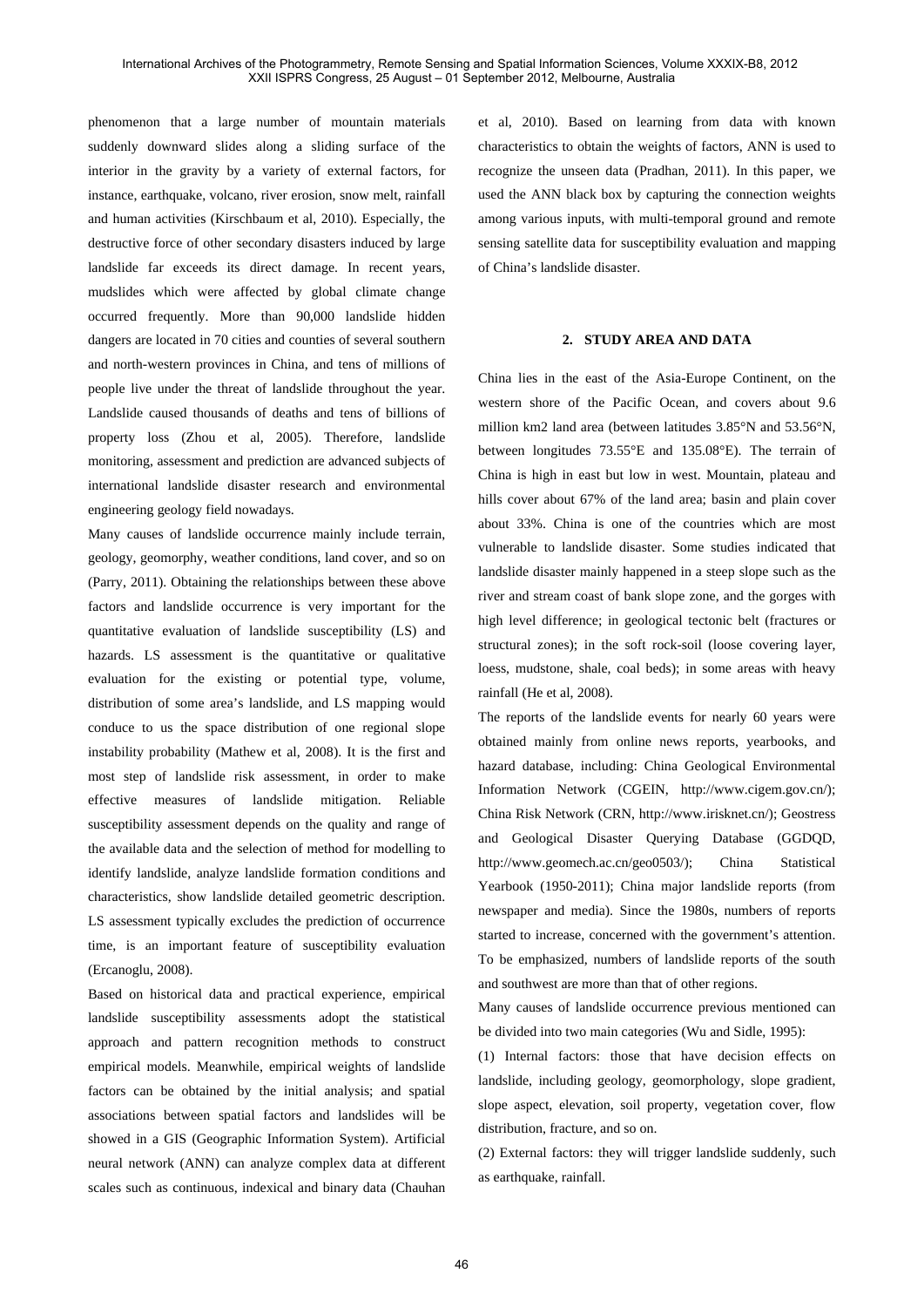Obviously, the variation of external factors is a short process, and usually unpredictable; the distribution of internal factors act on LS. The relevant data were provided by the National Geomatics Centre, and network:

(https://modaps.nascom.nasa.gov:8499/,http://srtm.csi.cgiar.org /SELECTION/inputCoord.asp)(Table1).

Table 1. Data sources and specific use.

| Data types                    |                   | Specific use       |                     |                   |
|-------------------------------|-------------------|--------------------|---------------------|-------------------|
|                               | Satellite/sensor  | Spatial resolution | Year of acquisition |                   |
| Remote sensing data           | Terra, Aqua/MODIS | 250m               | 2003-2011           | Vegetation cover  |
|                               |                   |                    |                     |                   |
| <b>DEM</b> (Digital Elevation |                   | 90 <sub>m</sub>    | 2000                | Slope gradient,   |
| Model)                        |                   |                    |                     | aspect, elevation |
| Geological maps               |                   | Scale: 1:500,000   | 2000                | Lithology         |
| Soil type maps                |                   | Scale: 1:3,000,000 | 2000                | Soil type         |
| Geomorphologic maps           |                   | Scale: 1:3,000,000 | 2000                | Convexity         |
| River distribution maps       |                   | Scale: 1:3,000,000 | 2000                | Flow distribution |
| Seismic zone distribution of  |                   |                    | 2008                | Fracture          |
| China                         |                   |                    |                     |                   |

## **3. LANDSLIDE FACTORS IDENTIFICATION**

The quantification of different factors is to select the landslide region per unit area. It can be seen the parameters to describe the relationship between factors and landslide (Kumar et al, 2010). Because the historical data collected mainly reflected the numbers of landslide occurrence, relative probabilities of different distribution intervals were qualitatively analyzed. RPmn is the relative probability that factor m lies within the range n with the following formula (1):

$$
RP_{mn} = \frac{P_{mn}}{P_m} \tag{1}
$$

Synthesizing the above analysis, the factors associated with LS were categorized according to the different levels (Table 2). According to the summary from CDSTM, the formation conditions of landslide in China which mainly contained:

Jurassic, Mudstone of Cretaceous, Shale, Argillaceous Sandstone, Siltstone, Coal Beds, Sandy Slate, Phyllite; the types of convexity include: concave, flat, protrude; with the increase of slope gradient, the component force of gravity in the slope direction, and landslide would have higher risks (Dai et al, 2002); slope aspect is mainly divided into eight directions; the relationship exists between elevation and landslide, such as in high mountains, which were comprised of weathered and tough rocks, that is less likely for landslide ; the higher the vegetation coverage is, the smaller the landslide possibility; meanwhile, landslide is bound up with the distribution of flow and fracture (Montgomery et al, 2002).

**CDSTM**: (China Digital Science and Technology Museum, http://amuseum.cdstm.cn/moundisaster/ page/knowledgec.jsp?pid=3100502)

Table 2. Evaluation factors and classifications

| Factors         | Classification      |                             |                    |                             |                   |               |       |           |
|-----------------|---------------------|-----------------------------|--------------------|-----------------------------|-------------------|---------------|-------|-----------|
|                 |                     | ി                           | 3                  | 4                           |                   | 6             |       | 8         |
| Lithology       |                     | М                           | S                  | A                           | Si                | Co            | Sa    | P         |
| Convexity       | Concave             | Flat                        | Protrude           |                             |                   |               |       |           |
| Gradient        | $0 \sim 10^{\circ}$ | $10^{\circ}$ ~20 $^{\circ}$ | $20^{\circ}$ ~ 30° | $30^{\circ}$ ~40 $^{\circ}$ | $40^{\circ}$ ~50° | $>50^{\circ}$ |       |           |
| Aspect          | East                | Southeast                   | South              | Southwest                   | West              | Northwest     | North | Northeast |
| Elevation(km)   | < 0.5               | $0.5 \sim 1.0$              | $1 - 1.5$          | $1.5 - 2.0$                 | $2.0 - 2.5$       | $2.5 - 3.0$   | >3.0  |           |
| Soil property   | R                   | v                           | YB                 | B                           | Ci                | DB            | BC    | F         |
| Vegetation      | $<$ 20              | $20 - 40$                   | $40 - 60$          | $60 - 90$                   | >90               |               |       |           |
| Coverage $(\%)$ |                     |                             |                    |                             |                   |               |       |           |
| Flow(km)        | < 100               | $100 - 200$                 | $200 - 300$        | $300 - 400$                 | $400 - 500$       | >500          |       |           |
| Fracture (km)   | < 0.5               | $0.5 \sim 1.0$              | $1.0 - 1.5$        | $1.5 - 2.0$                 | $2.0 - 2.5$       | $2.5 - 3.0$   | >3.0  |           |

(Notes: J, M, S, A, Si, C, Sa, P represent the eight lithology of causing landslide: Jurassic, Mudstone of Cretaceous, Shale, Argillaceous Sandstone, Siltstone, Coal Beds, Sandy Slate, Phyllite; R, Y, YB, B, Ci, DB, BC, F represent eight main soil properties of China: Red soil, Yellow soil, Yellow-brown soil, Brown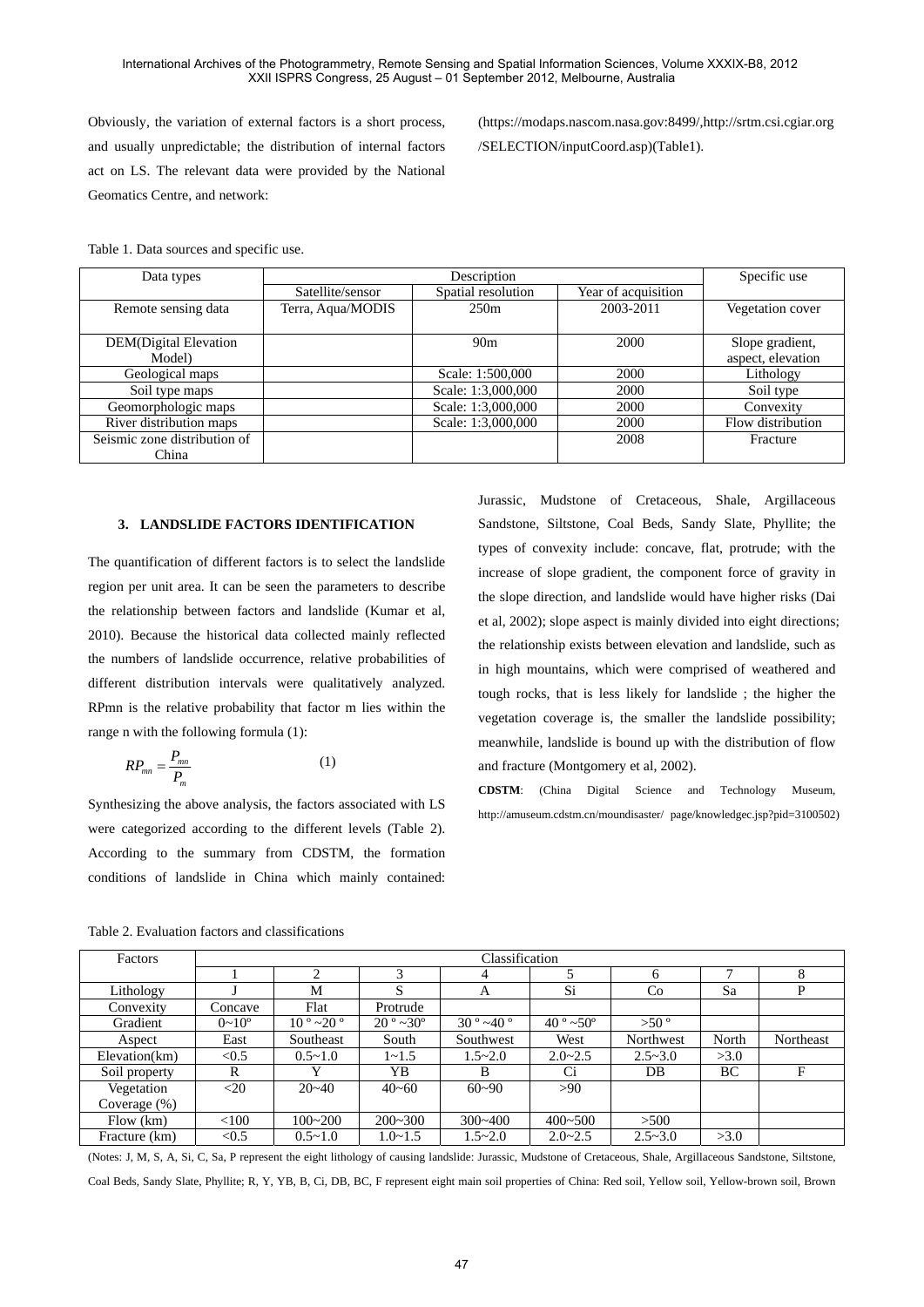soil, Cinnamon soil, Dark-brown soil, Brown coniferous forest soils, Fluvo-aquic soil. )

## **4. LS ASSESSMENT AND ANALYSIS BASED ON ANN**

#### **4.1 ANN concepts**

ANNs are generic non-linear functions that have been broadly used to solve many problems like confirming weight values and classification, with processing unit, network topology, and training rules. Multi-Layer Perception (MLP) as a frequently used ANN, includes input, output, and one or more hidden layers between in-out layers. Meanwhile, the number of neurons from the input to output layers is typically fixed by the model designed. By trial and error, the neurons and the number of hidden layers can be determined (Gong, 1996). There are three steps involved in ANN data processing, including: the training, the weights confirmation, the classification. Training data from input neurons are processed through hidden nodes to obtain output values. If the input that a single neuron j with the only one hidden layer, may be expressed as:

$$
net_j = \sum_{i=1}^{t} w_{ij} p_i
$$
 (2)

Where  $w_{ii}$  represents the weights between the node  $i$  of input layer and the node  $j$  of hidden layer;  $p_i$  is the input data;  $t$ represents the number of input layers. The relative probabilities of factors into LS values may also be regarded as the problem of judging weights. Input layers include the above 9 factors:

Table 3 Occurrence frequencies of different input factors

Lithology, Convexity, Gradient, Aspect, Elevation, Soil property, Vegetation cover, Flow, Fracture; the ANN output may be considered as the measurements of the occurrence of landslide (Figure 1).



Figure 1. ANN structure chart of LS analysis

### **4.2 Factors acquisition of the samples**

With the previous 1,200 records, and the equation (1), occurrence frequencies of different input factors (quantitative values) had been obtained (Table 3).

| Frequencies            | Classification |      |      |          |          |                |                |                |
|------------------------|----------------|------|------|----------|----------|----------------|----------------|----------------|
| of factors             |                | 2    | 3    | 4        | 5        | 6              | 7              | 8              |
| Lithology              | 0.12           | 0.09 | 0.17 | 0.24     | 0.15     | 0.11           | 0.04           | 0.08           |
| Convexity              | 0.58           | 0.26 | 0.16 | $\Omega$ | $\Omega$ | $\Omega$       | $\Omega$       | $\mathbf{0}$   |
| Gradient               | $\Omega$       | 0.03 | 0.16 | 0.29     | 0.27     | 0.25           | 0              | $\overline{0}$ |
| Aspect                 | 0.14           | 0.16 | 0.18 | 0.17     | 0.15     | 0.09           | 0.09           | 0.08           |
| Elevation              | 0.01           | 0.14 | 0.17 | 0.22     | 0.19     | 0.19           | 0.08           | $\Omega$       |
| Soil<br>property       | 0.38           | 0.36 | 0.15 | 0.02     | 0.05     | 0.02           | $\Omega$       | 0.02           |
| Vegetation<br>Coverage | 0.34           | 0.25 | 0.23 | 0.11     | 0.07     | $\overline{0}$ | $\overline{0}$ | $\overline{0}$ |
| Flow                   | 0.30           | 0.25 | 0.24 | 0.12     | 0.06     | 0              | $\theta$       | $\Omega$       |
| Fracture               | 0.36           | 0.20 | 0.15 | 0.13     | 0.11     | 0.05           | $\overline{0}$ | $\mathbf{0}$   |

The occurrence frequencies reflect the number of landslide reports, and output data were set as the summary of different factor frequencies (3).

$$
Z = X_1 + X_2 + \dots + X_n \tag{3}
$$

Where Xn is quantitative value from every factor; n is the

number of factors. Z for the ANN trainings would be normalized between 0 and 1.

## **4.3 LS mapping and analysis**

According to the above methods mentioned, the qualitative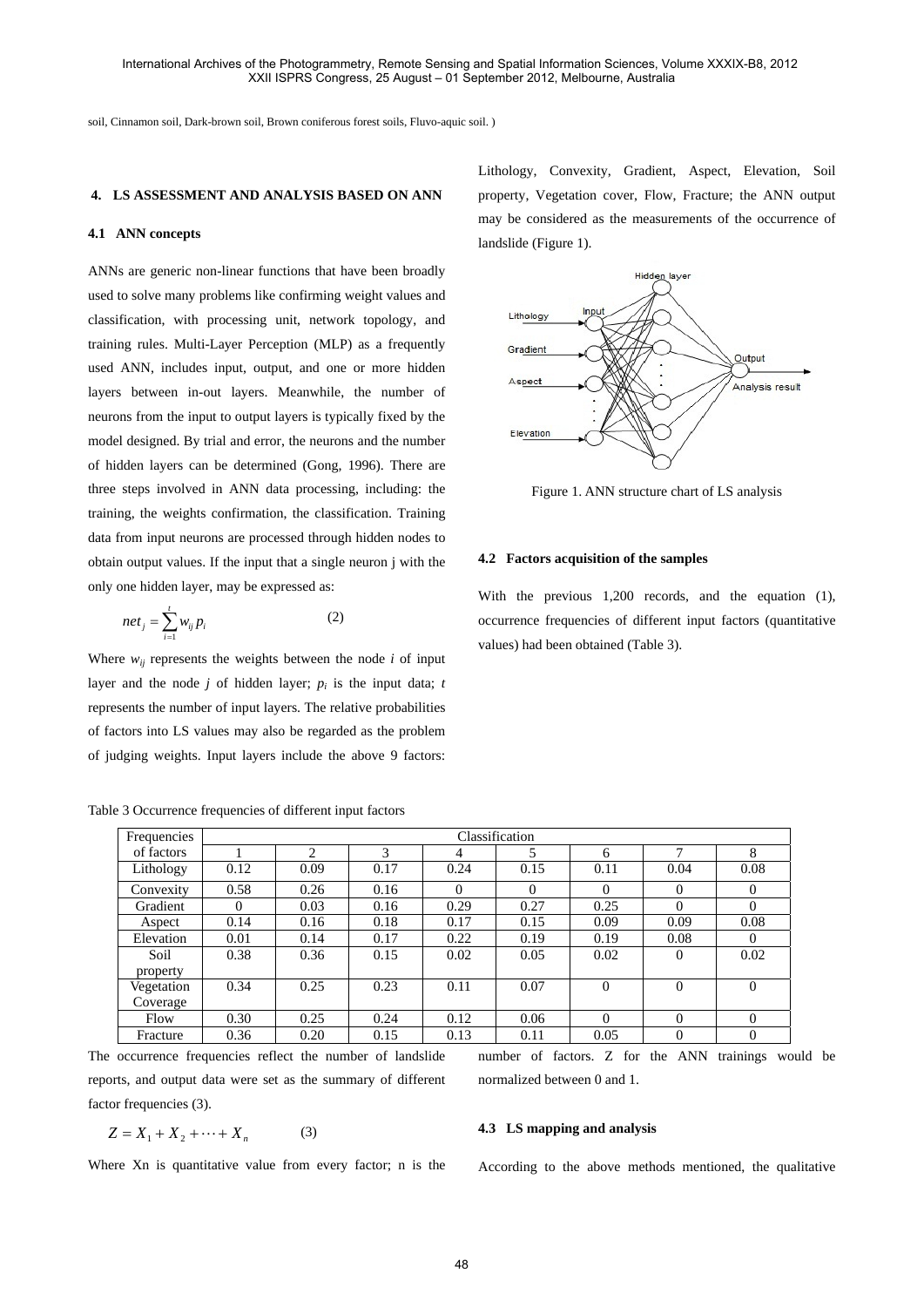values were selected from 1,200 landslide records, and the summary of different frequencies every sample were considered as the output data. The number of neurons of hidden layer is more than twice the input data. The structure of Neural network is "9-18-1". The BP learning algorithm, with network training error of 10-6, and 500 times of training (Figure 2), was implemented to train various ANN architectures.



Figure 2. Error and training times of ANN

Some landslide test data were from worldwide authoritative website (United States Geological Survey (USGS), http://landslides.usgs.gov/recent; EM-DAT International Disaster Database, http://www.em-dat.net/; International Consortium on Landslides Website (ICL), http://iclhq.org/). Gathering 100 landslide test data, the accuracy of the network is about 82.31%. The output data were considered to express the LS index values of pixels. The higher the value of LS, the more susceptible is that pixel to the occurrence frequencies of landslide. Based on the 1km×1km grid, the LS map of China is then produced by ANN learning and multiplying the weighted factor layers (Figure 3).



Figure 3. LS map of China based on multi-factors

From the figure can clearly see that the southwest of China has higher susceptibility index than other areas, which also could be consistent with landslide reports from news. Meanwhile, the rainfall data from TRMM satellite can be used to predict the landslide area by overlaying the LS map.

## **5. CONCLUSIONS**

The most prominent features of landslide include information diversity, fuzziness, uncertainty and randomness, which bring great difficult for information processing. The processing ability of traditional ways and methods is limited, and may cause a lot of useful information losses, result in the degree of reliability reducing. With the strong nonlinear mapping capability, can simulate the possibility of the landslide and the relationship of complex factors (Chacón et al, 2006).

A landslide susceptibility model has been developed for the whole country applying a scoring system with a set of relevant factors based on BP ANN, merging nonlinear elements by qualitative and quantitative indices. The result has been tested by the data of worldwide authoritative website, and the accuracy of the network is about 82.31% to meet landslide study requirements. The high susceptibility parts mainly in the southwest of China, characterized by the presence of landslide-prone sedimentary rocks, high seismicity, frequent severe earthquake and rainfall events and significant human activities in this area.

The landslide susceptibility evaluation and mapping of China generated in this study constitutes a preliminary step for further more detailed susceptibility and hazard research, as well as a useful method for risk assessment, and provides theoretical basis for prediction and forecast of landslide disasters throughout China.

#### **Acknowledgements**

The work described in this paper was supported by National Basic Research Program of China (2012CB957702) and Innovation Program of Shanghai Municipal Education Commission(Project ID:10ZZ25) , and also supported by the Centre of Spatial Information Science and Sustainable Development, Tongji University.

## **References**

Henderson L J. Emergency and disaster: pervasive risk and pubic bureaucracy in developing nations [J]. *Pubic Organization Review: A Global Journal,* 2004, 4: 103-119. Kirschbaum D B, Adler R, Hong Y, et al. A global landslide catalog for hazard applications: method, results, and limitations [J]. *Nature Hazards*, 2010, 52: 561-575.